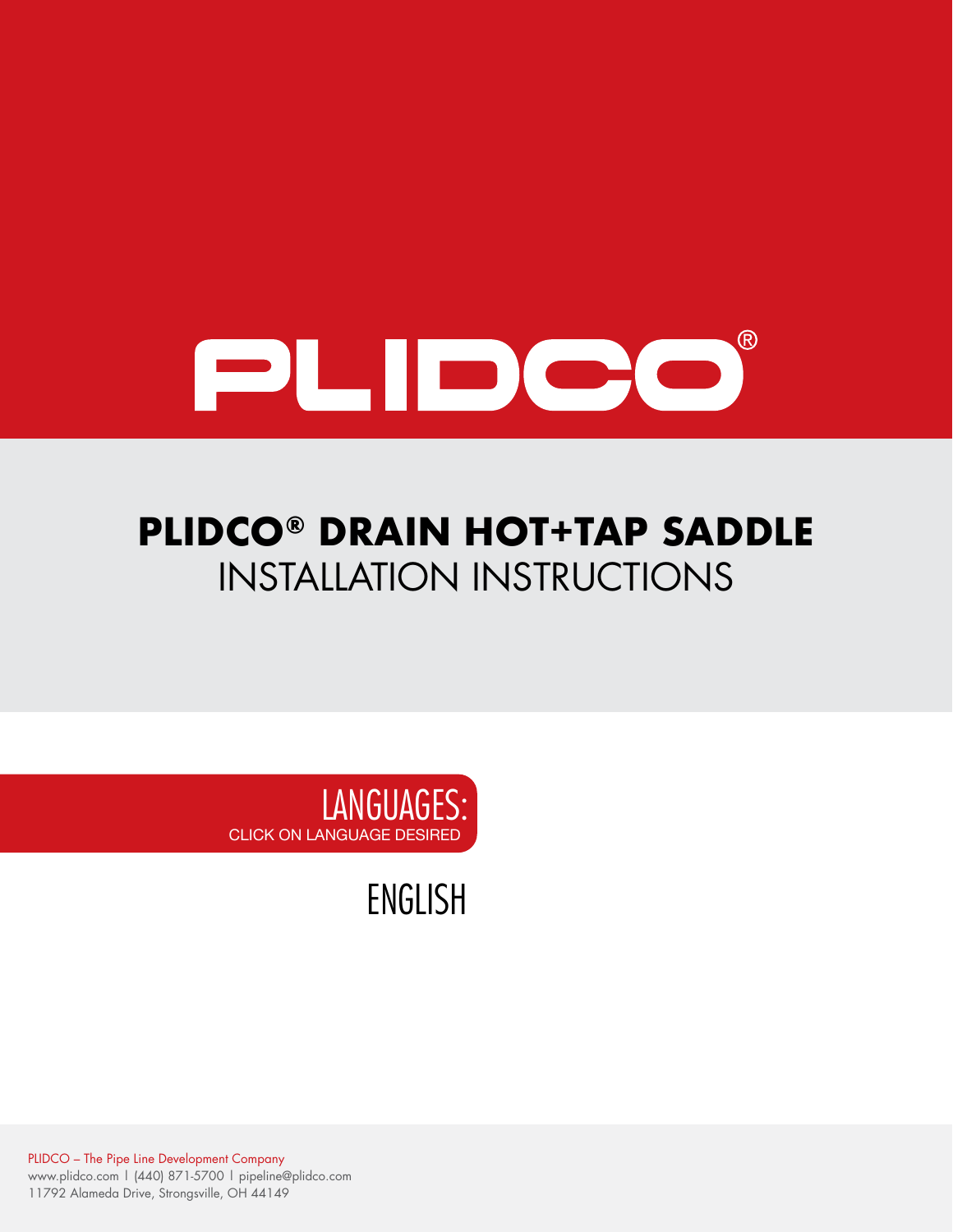<span id="page-1-0"></span>

The Pipe Line Development Company 11792 Alameda Drive, Strongsville, Ohio 44149, USA Phone: (440) 871-5700 • Fax: (440) 871-9577 Toll Free: 1-800-848-3333 web: www.plidco.com • e-mail: pipeline@plidco.com

## **PLIDCO® DRAIN HOT+TAP SADDLE INSTALLATION INSTRUCTIONS**

!! **WARNING**!!

IMPROPER SELECTION OR USE OF THIS PRODUCT CAN RESULT IN EXPLOSION, FIRE, DEATH, PERSONAL INJURY, PROPERTY DAMAGE AND/OR HARM TO THE ENVIRONMENT.

Do not use or select a PLIDCO Drain Hot+Tap Saddle until all aspects of the application are thoroughly understood. Do not use the Drain Hot+Tap Saddle until you read and understand these installation instructions. If you have any questions, or encounter any difficulties using this product, please contact: PLIDCO 440-871-5700

### **READ CAREFULLY**

The person in charge of the repair must be familiar with these instructions and communicate them to all personnel involved in the installation.

#### **Safety Check List**

- $\Box$  Whenever a PLIDCO product is modified in any form by anyone other than the Engineering and Manufacturing Departments of The Pipe Line Development Company, the product warranty is voided. Products that are field modified do not have the benefit of the material traceability, procedural documentation, quality inspection and experienced workmanship that are employed by The Pipe Line Development Company.
- $\Box$  Read and follow these instructions carefully. Follow your company's safety policy and applicable codes and standards.
- $\Box$  The PLIDCO Drain Hot+Tap Saddle shall never be used to couple pipe. The PLIDCO Drain Hot+Tap Saddle has no end restraint, and if so utilized could result in EXPLOSION, FIRE, DEATH, PERSONAL INJURY, PROPERTY DAMAGE, AND/OR HARM TO THE ENVIRONMENT.
- During the *Pipe Preparation* and *Installation* procedures, those installing the PLIDCO Smith+Clamp must wear, at minimum, Z87+ safety eyewear and steel toe safety footwear.
- $\Box$  Be absolutely certain the gasket seal material (expanded PTFE up to 500°F or graphite up to 700°F) is suitable for the intended use. Contact PLIDCO or an authorized PLIDCO distributor if there are any questions.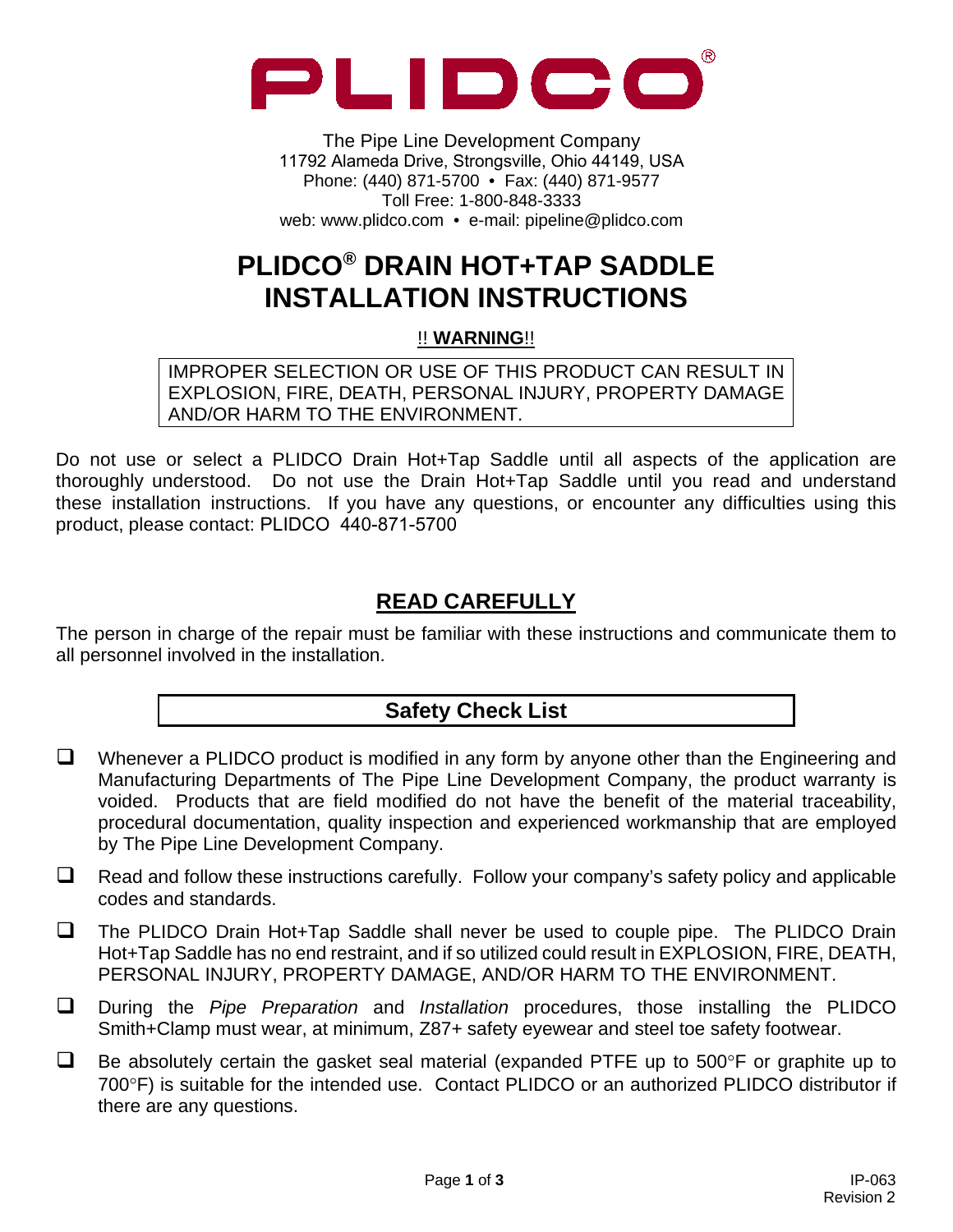- $\Box$  Observe the maximum allowable operating pressure (MAOP) and temperature on the label of the PLIDCO product. Do not exceed the MAOP or temperature as indicated on the unit.
- $\Box$  If the pipeline has been shut down, re-pressuring should be done with extreme caution. Re-pressuring should be accomplished slowly and steadily without surges that could vibrate the pipeline and fitting. Industry codes and standards are a good source of information on this subject. Except for testing purposes, do not exceed the design pressure of the Drain Hot+Tap Saddle. Personnel should not be allowed near the repair until the seal has been proven.

#### **Pipe Preparation**

- Remove all coatings, rust and scale from the pipe surface where the gasket of the Drain Hot+Tap Saddle will contact the pipe.
- The gasket can tolerate minor surface irregularities up to  $\pm$  1/32 of an inch.

#### **Installation**

- 1. Clean and lubricate all bolts.
- 2. Loosely assemble the Drain Hot+Tap Saddle on the pipe next to the area to be tapped. Make sure that the yellow painted ends are matched together when assembled onto the pipe.

Note the gasket is in one half of the block only. (See Figure 1)



Figure 1

- 3. Slide the Drain Hot+Tap Saddle into position.
- 4. Tighten all studs to the torque value shown below.

| Stud<br>Size (inches) | Torque |    |
|-----------------------|--------|----|
|                       | ft-Ibs | Nm |
| 3/8                   | 14     | 19 |